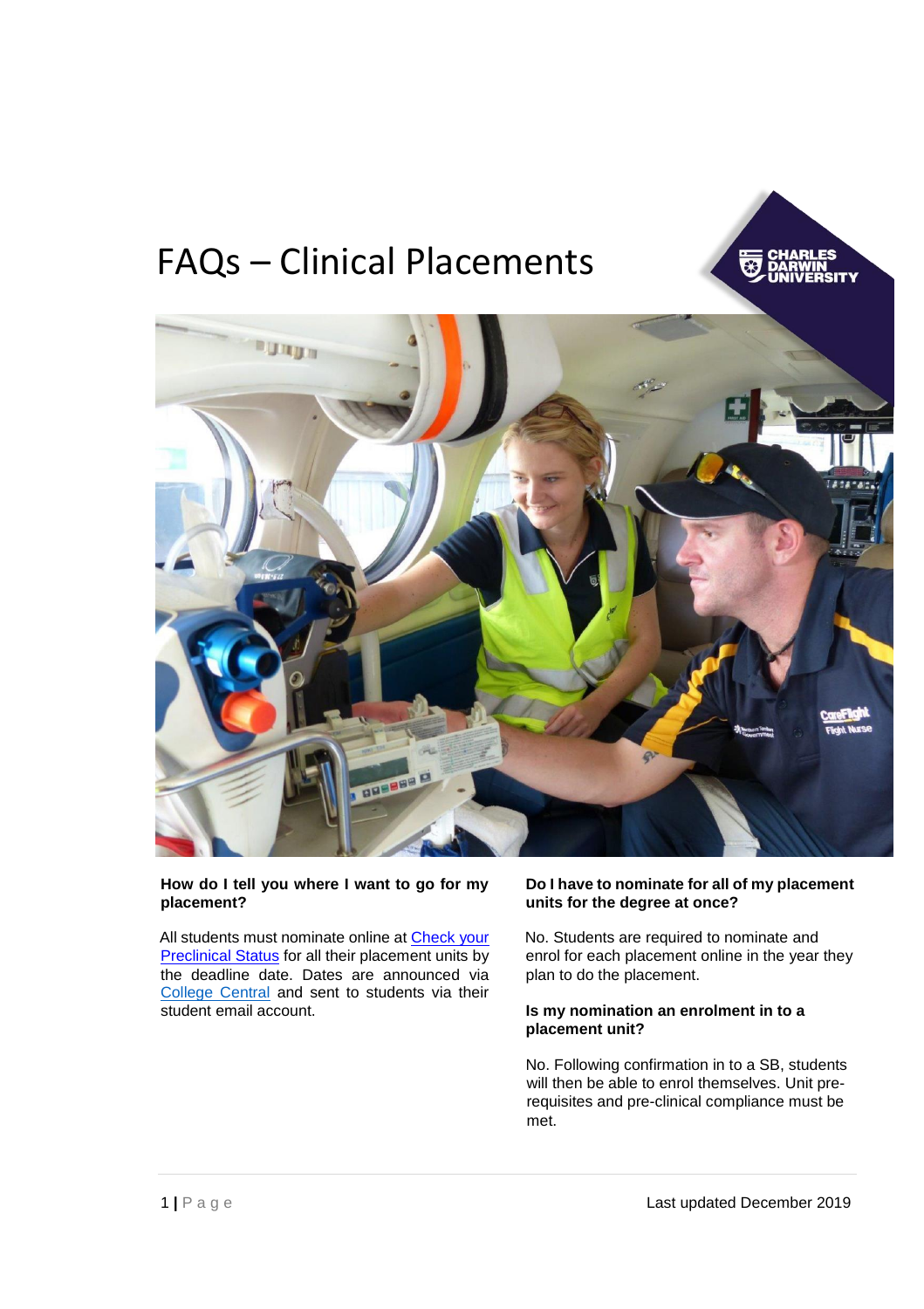#### **Can I leave all of my placement units until the end of my degree?**

No. Students are expected to follow a recommended study plan. To offer students the best learning opportunity, study plans do not recommend that students leave all their placements to the end of the degree.

## **Are all placement units offered in all semesters?**

No. Students should regularly refer to the unit offerings on the CDU Course Catalogue.

#### **I failed a pre-requisite unit; can I still do my placement?**

No. Students need to successfully c[omplete](http://www.cdu.edu.au/health/undergraduate-nursing) all [pre-requisite units and enrol in the relevant](http://www.cdu.edu.au/health/undergraduate-nursing) placement unit before they can attend placement.

#### **When will I find out when my placement will be?**

Clinical placements are given at the discretion of the health care facilities. The Placement Office staff will negotiate with these facilities on behalf of students. The Placement Officers will notify students by email when a suitable placement is secured and will endeavour to give at least four weeks' notice of the start date.

Sometimes a placement may be offered at short notice, if this occurs the Placement Officers may assign this immediately to a student or may contact a number of students and offer it to the first available person.

#### **If I nominate a health facility as one of my preferences, does this mean I will go to that facility?**

No. The Placement Office will do their best effort to meet the preference. College students may need to attend placements at health facilities that they did not nominate preferences for.

## **Where will I go on placement?**

Students will be advised via their CDU student email account of their placement with at least four weeks' notice where possible. The Placement Office endeavours to source placement within a student's home state and as close as possible to

where the student lives, however, as placements are all given at the health facilities' discretion this does not always happen. *Students may need to travel outside of their local area and possibly outside of their home state in order to attend placement*.

## **I am a 3rd year student; can I do my NUR344 & NUR346 placements before the NUR343 CTB?**

No. The third-year simulation block is a prerequisite for all third-year clinical placements.

#### **Can I decline a clinical placement that is assigned to me by the Placement Office staff?**

There can be significant consequences for progression when a clinical placement is declined. If this becomes necessary, you should immediately discuss the reasons for declining with the Unit or Course Coordinator. An early discussion supported with evidence (e.g. medical certificate) may permit the Coordinator to develop alternative options or support a Unit Withdrawal.

## **Other students have heard about their placements, why haven't I?**

Placements are of[fered at the health facilities](http://www.cdu.edu.au/health/undergraduate-nursing)  [discretion.](http://www.cdu.edu.au/health/undergraduate-nursing) [When an](http://www.cdu.edu.au/health/undergraduate-nursing) appropriate placement becomes available, students will be notified with a provisional confirmation email. The Placement Officers holds class lists of student names and maintains records of students' details to ensure everyone is given a placement in a timely manner in order to progress and nobody is 'forgotten'.

## **Will I attend/complete placement in the semester I am enrolled in?**

The Placement Office work hard to secure placements within the enrolled semester. As placements are offered by health facilities and is dependent on their availability, a placement may not commence until very late in the semester or during a semester break.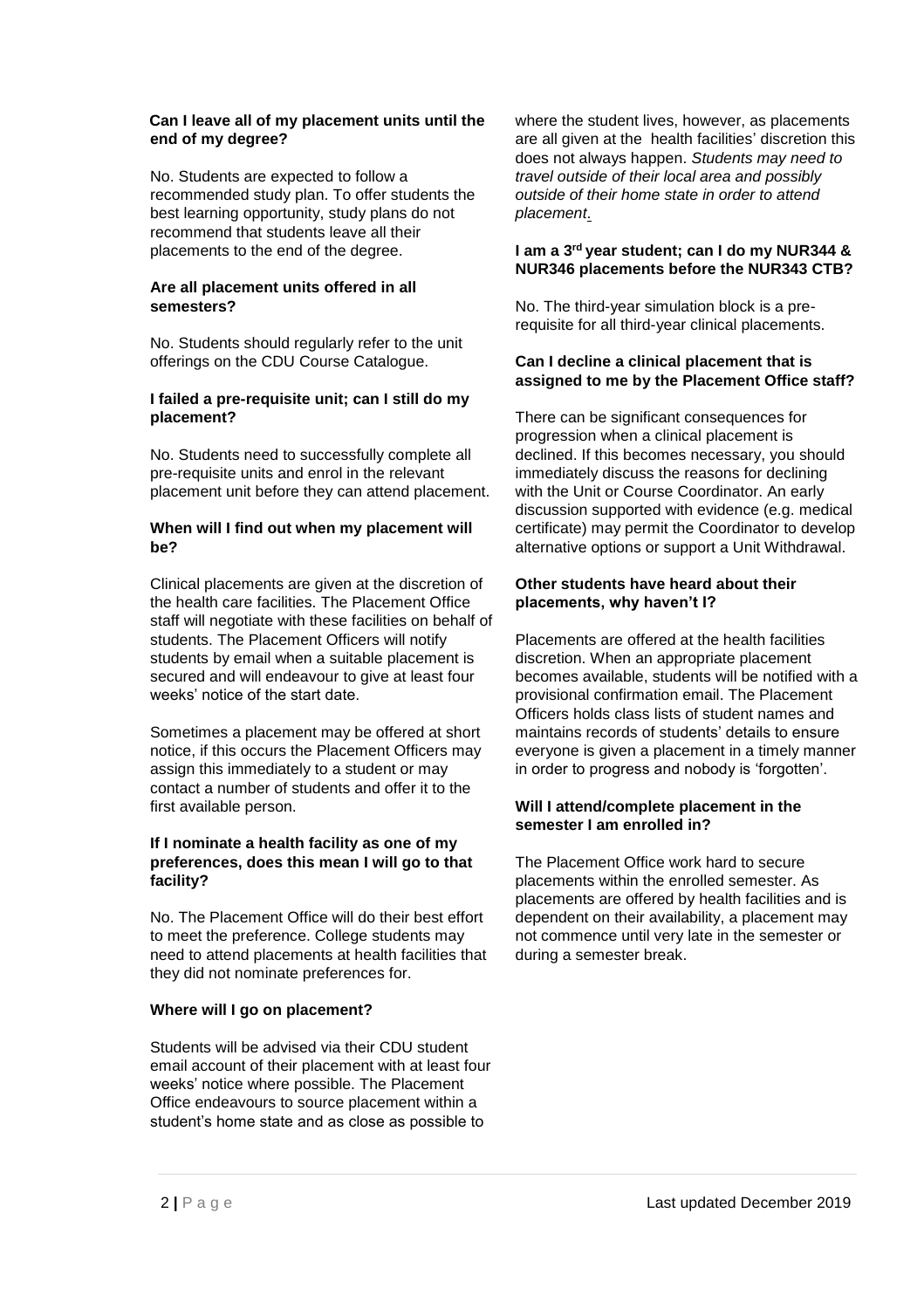To help the Placement Team, students are encouraged to advise if they are able to travel extended distances. In some circumstances this can open up further placement options. It is important to continuously maintain pre-clinical compliance currency as this can help you take up short-notice placements if they come up.

## **How far will I have to travel from my home to attend placement?**

The Placement Office will seek placements for students within a 1 to 2-hour travel distance of their suburb/town wherever possible. Students may need to travel throughout their home state, and if this occurs, the Placement Office will also advise if the facility has discounted accommodation available.

There are times when students may be required to travel interstate, however this is uncommon.

*Travel and accommodation costs are met by the student.* 

#### **Can I go on placement in another state?**

Generally not. If this occurs, you will need to have current pre-clinical compliance for the additional state or territory.

#### **Can I do just 2 or 3 days a week for my placement; or shorter shift hours?**

No. Clinical placements are *not* offered on a part-time basis. Clinical placements are on a full-time shift basis so that you are a student member of the clinical team. Students are provided the same shift hours as clinical staff (usually 8-hours and can include weekends, evenings, and night shifts.).

## **I have an exam during placement, what should I do?**

Examinations should be discussed with the Unit Coordinator and Placement Officer prior to attending placement. If the Placement Office have advance notice from the student, they can try to negotiate with the healthcare facility so that the student can have that day off placement (and make the missed shift up later). NOTE: makeup shifts and rostered days off are all issued at the discretion of the healthcare facility.

#### **I have just found out that I am pregnant, what do I do about my placement?**

Pregnancy does not preclude students from attending clinical placement; however, some clinical placements may be potentially harmful to the developing foetus and to the pregnant student. Pregnant students are expected to notify the Clinical Coordinator and Placement Office of their pregnancy and expected due date. Students will not be allocated to a placement in area where there may be particular health and safety issues, e.g. radiation, working with infectious disease, cytotoxic drugs and anaesthetic gases.

For health and safety reasons, the College reserves the right to not permit a student to attend a placement if the student is in the third trimester of pregnancy or within the first 8 weeks after birth.

#### **If I know dates when I am unavailable for placement what should I do?**

A student may email a request to the Placement Office for preferred dates. However, the Placement Office cannot guarantee that they will be able to meet this request. Students are expected to be available to attend placement once they are enrolled in their placement unit. If a student knows they will be unavailable, they should discuss withdrawal from the unit with their Unit Coordinator.

## **Can I organise my own placement with a health facility?**

No. Students are not authorised to contact Health Facilities or other universities to negotiate clinical placements. Instead, we ask that students provide the Placement Team with information about potential placement opportunities. Cold calling health facilities or universities to see whether they have available placements or whether they take students is not permitted.

## **Can I organise my own shifts and rosters?**

No. All rosters are drawn up by the health facility staff who take staffing and preceptoring requirements into account. If a student is concerned about a roster they are given, they need to direct their request through to the Placement Office at Nurplaccoord@cdu.edu.au.

**I missed some shifts during placement because I was sick or there was a public holiday. What should I do? Do I need to make up the time?**